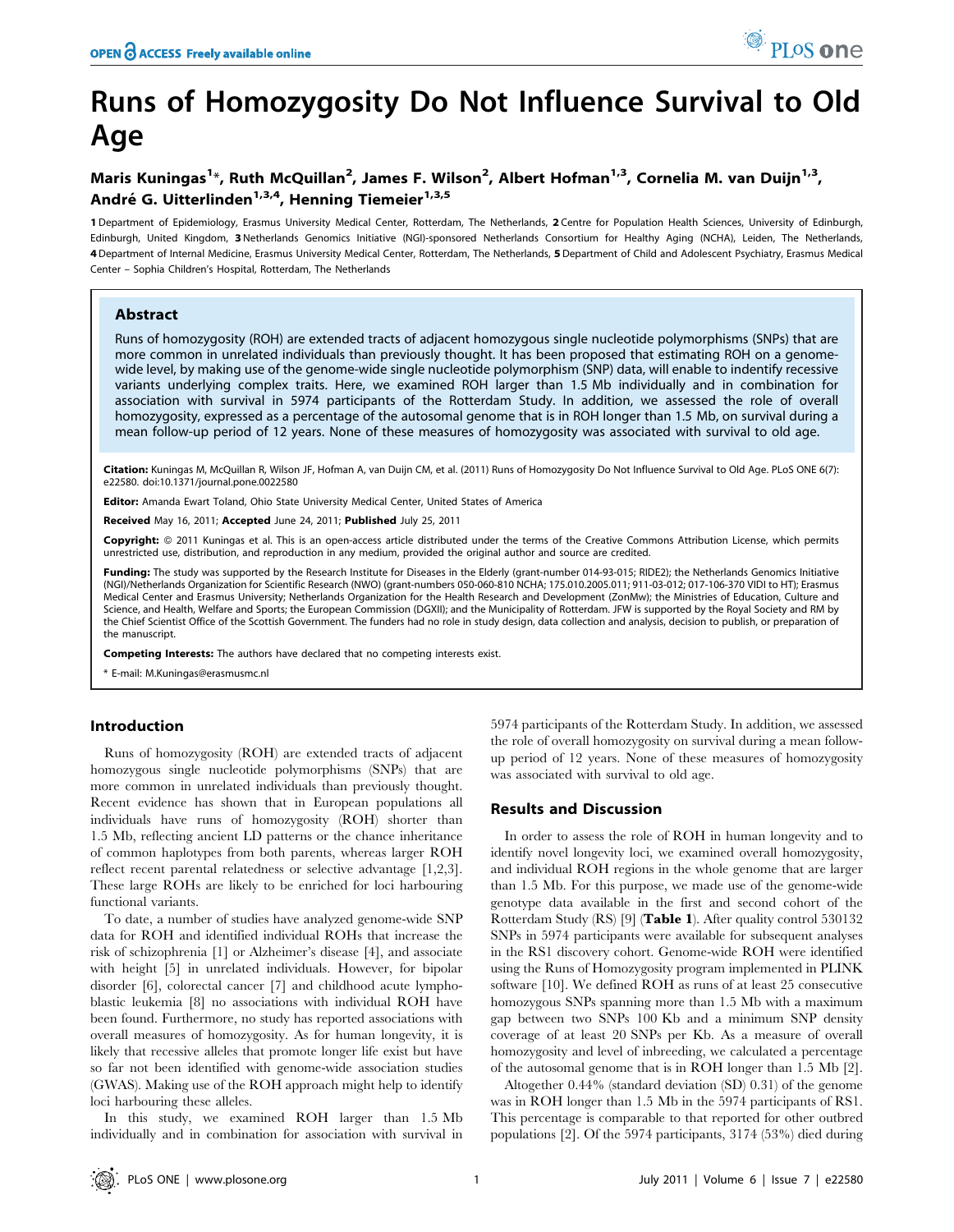Table 1. Characteristics of the Rotterdam Study (RS).

|                                     | RS <sub>1</sub>    | RS <sub>2</sub>      |  |  |  |  |  |
|-------------------------------------|--------------------|----------------------|--|--|--|--|--|
|                                     | (Discovery cohort) | (Replication cohort) |  |  |  |  |  |
| ΙN                                  | 5974               | 1895                 |  |  |  |  |  |
| Female (n, %)                       | 3547 (59%)         | 1032 (55%)           |  |  |  |  |  |
| Age at baseline in years (mean, SD) | 69.4 (9.10)        | 64.8 (8.03)          |  |  |  |  |  |
| Follow-up in years (mean, SD)       | 12.4(5.19)         | 7.62(1.55)           |  |  |  |  |  |
| Mortality (n, %)                    | 3174 (53%)         | 242 (13%)            |  |  |  |  |  |

doi:10.1371/journal.pone.0022580.t001

a mean follow-up period of 12 years (Table 1). When assessing the association of genome-wide homozygosity with survival, we observed no statistically significant association (hazard ratio (HR), 95% confidence interval (CI); 0.95, 0.85–1.07). Even though the estimate is below unity, suggesting that higher genome-wide homozygosity is beneficial for survival to old age, the effect size is too small to be of any relevance.

Next, we assessed the association between individual ROH regions and survival in RS1. For this analysis all overlapping ROHs within a region were merged, yielding 1040 regions that had a frequency higher than 1%. Of these regions nine were associated with survival in RS1 (Table 2). To validate the existence of these ROH regions and their association with survival, we made use of the genome-wide SNP data in 1895 participants of RS2 (Table 1). We detected the same ROH regions also in RS2, but with different frequencies. Furthermore, none of these associated with survival in RS2 (Table 2). For most estimates the direction was opposite to that observed in RS1, suggesting that the initial findings arose due to chance. However, the lack of replication could also stem from the smaller sample size, shorter follow-up and lower number of events in the RS2 cohort.

To determine if survival to old age is influenced by the combination of several ROHs we used the total number of ROH per individual variable provided in the PLINK output. This measure takes also infrequent ROHs into account. Altogether 5957 (99.7%) of the participants carried one or more ROH longer than 1.5 Mb with a maximum of 29 different ROHs per

individual (mean 5.83 ROH, SD 2.62). Despite the inclusion of infrequent ROH, we observed no association between the number of ROH per individual and survival (HR, 95% CI; 0.99, 0.98– 1.01).

The lack of associations observed in this study could lie in the definition of ROH. In this study we used the criteria proposed by McQuillan R et. al. [2], whereas in other studies different criteria have been used [4,5,6,7,8]. The most commonly varying criteria is the length of ROH. In this study we concentrated on ROH larger than 1.5 Mb, but in other studies ROH larger than 1.0 Mb [4] or 0.5 Mb [5] have been analysed. In the latter study, also different minimum number of SNPs constituting a ROH, and SNP density coverage were used. To determine whether the results of our study would change with different ROH definition criteria, we repeated the analyses using ROH larger than 1.0 Mb and 0.5 Mb, and setting the number of SNPs constituting a ROH and SNP density to that used in the study of Yang TL et. al.[5]. However, also with these definitions of ROH, we did not observe statistically significant associations between genome-wide homozygosity and survival (data not shown).

In conclusion, we found no association between survival and overall homozygosity, and we could not identify ROH regions that influence survival to old age either individually or cumulatively. Despite the lack of statistically significant associations, these results do not exclude the existence of recessive loci that affect survival to old age. However, it is likely that these loci have small effects and occur at low frequencies in the general population.

| Table 2. Association between survival and individual ROH regions. |  |  |  |
|-------------------------------------------------------------------|--|--|--|
|-------------------------------------------------------------------|--|--|--|

|                          |                |            |                    | RS <sub>1</sub>        | Freq<br>(%) | RS <sub>2</sub><br>HR (95% CI) |
|--------------------------|----------------|------------|--------------------|------------------------|-------------|--------------------------------|
| <b>ROH</b> region        | Length<br>(KB) | <b>SNP</b> | <b>Freq</b><br>(%) | HR (95% CI)            |             |                                |
|                          |                | (N)        |                    |                        |             |                                |
| chr8:68132797-86055273   | 17923          | 3313       | 1.19               | $1.73(1.29 - 2.33)$    | 2.90        | $0.59(0.22 - 1.59)$            |
| chr3:49499240-55909341   | 6410           | 969        | 9.73               | 1.21 (1.08–1.36)       | 10.6        | $1.02(0.66 - 1.57)$            |
| chr3:164109279-170486328 | 6377           | 838        | 1.14               | $1.49(1.11 - 2.00)$    | 2.16        | $0.77(0.29 - 2.06)$            |
| chr1:168915903-194976780 | 26061          | 3984       | 7.13               | $1.17(1.02 - 1.35)$    | 10.5        | $1.12(0.74 - 1.70)$            |
| chr6:139849739-157503677 | 17654          | 3905       | 1.10               | $0.66$ $(0.47-0.94)$   | 3.43        | $0.92(0.47-1.80)$              |
| chr2:40481216-70916156   | 30435          | 6603       | 1.54               | 1.34 (1.04-1.72)       | 4.80        | $1.00(0.56 - 1.78)$            |
| chr12:75054501-94547494  | 19493          | 3230       | 4.10               | $1.20(1.00-1.43)$      | 7.60        | $1.14(0.73 - 1.79)$            |
| chr8:86915545-113724772  | 26809          | 4584       | 1.57               | $0.73$ $(0.55 - 0.98)$ | 13.9        | $1.18(0.82 - 1.69)$            |
| chr23:80214069-88330836  | 8117           | 610        | 1.04               | $1.38(1.01 - 1.88)$    | 1.69        | $1.81(0.74 - 4.45)$            |

Cox proportional hazard regression adjusted for sex and age at baseline; \*p,0.05; Freq-frequency; HR-hazard ratio; CI-confidence interval. doi:10.1371/journal.pone.0022580.t002

 $\overline{\phantom{a}}$